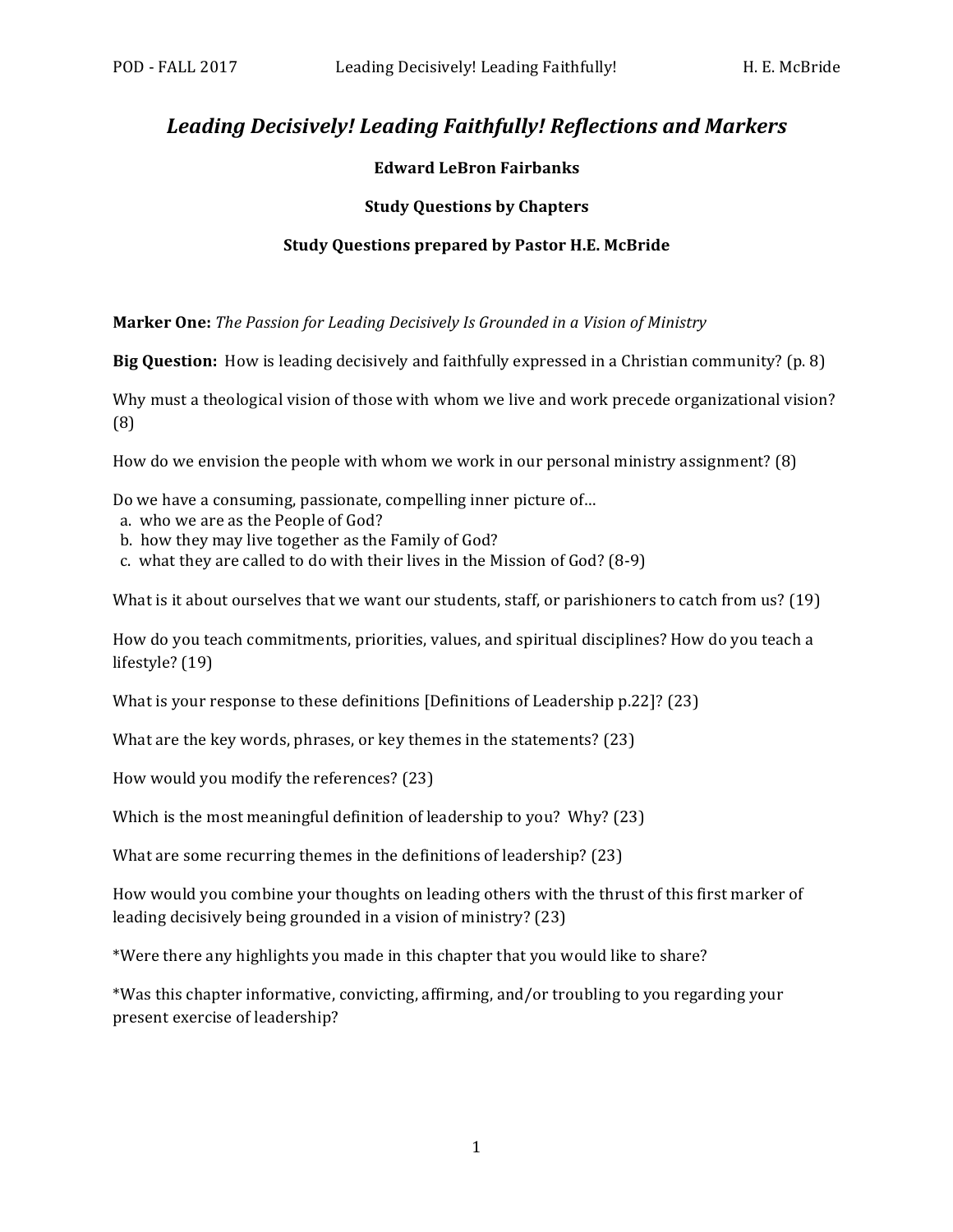**Marker Two**: The Imperative in Leading Decisively Is Speaking to Not Past Each Other

**Big Question**: How do we lead a faith community to understand and embrace this [Eph. 4:1] calling?  $(31)$ 

In the midst of  ${\lceil \text{many factors} \rceil}$ ...how can we live together Christianly? (p. 30)

How does our pursuit of Christlikeness translate to a Christian leadership lifestyle? (30)

\*How well do those in your church, including yourself, live out the communication model and the biblical expectation for us to "speak the truth in love"? Which of the four imperatives lettered A-D is most fulfilled? Which is the least fulfilled?

\*Pages 45-46 list seven different questions to consider "regarding the use of our words within the community of faith". Are any of these new to your consideration? Which do you most often use to help guard and filter your words within the community of faith?

How do we intentionally nurture the spiritual life within us and within others for mission and ministry effectiveness in the midst of our family, our work, and our many other commitments? (49)

**Marker Three:** The Goal of Leading Decisively Is Focused on Effectively Preparing the Body of Christ *– the People of God – for Ministry and Mission*

**Big Question**: What is discipleship, and how is discipleship related to the mission and ministry of every follower of Christ? (p. 74)

How do we exemplify a lifestyle transformation and teach that such transformation is a lifelong pursuit including the necessity for change in values, priorities, commitments and character qualities? (59)

How can we tell when/if we succeeded in preparing others for their ministry and mission?  $(62)$ 

Evaluate your strength from 1-10 in the four leadership functions listed in the first column of fig. 3.1 (71)

What are the specific goals for your church?  $(80)$ 

\*Of the ten descriptions of a leader on pp. 81-82, which characterize you? List them in the order of strongest to weakest.

\*Were there any highlights you made in this chapter that you would like to share?

\*Was this chapter informative, convicting, affirming, and/or troubling to you regarding your present exercise of leadership?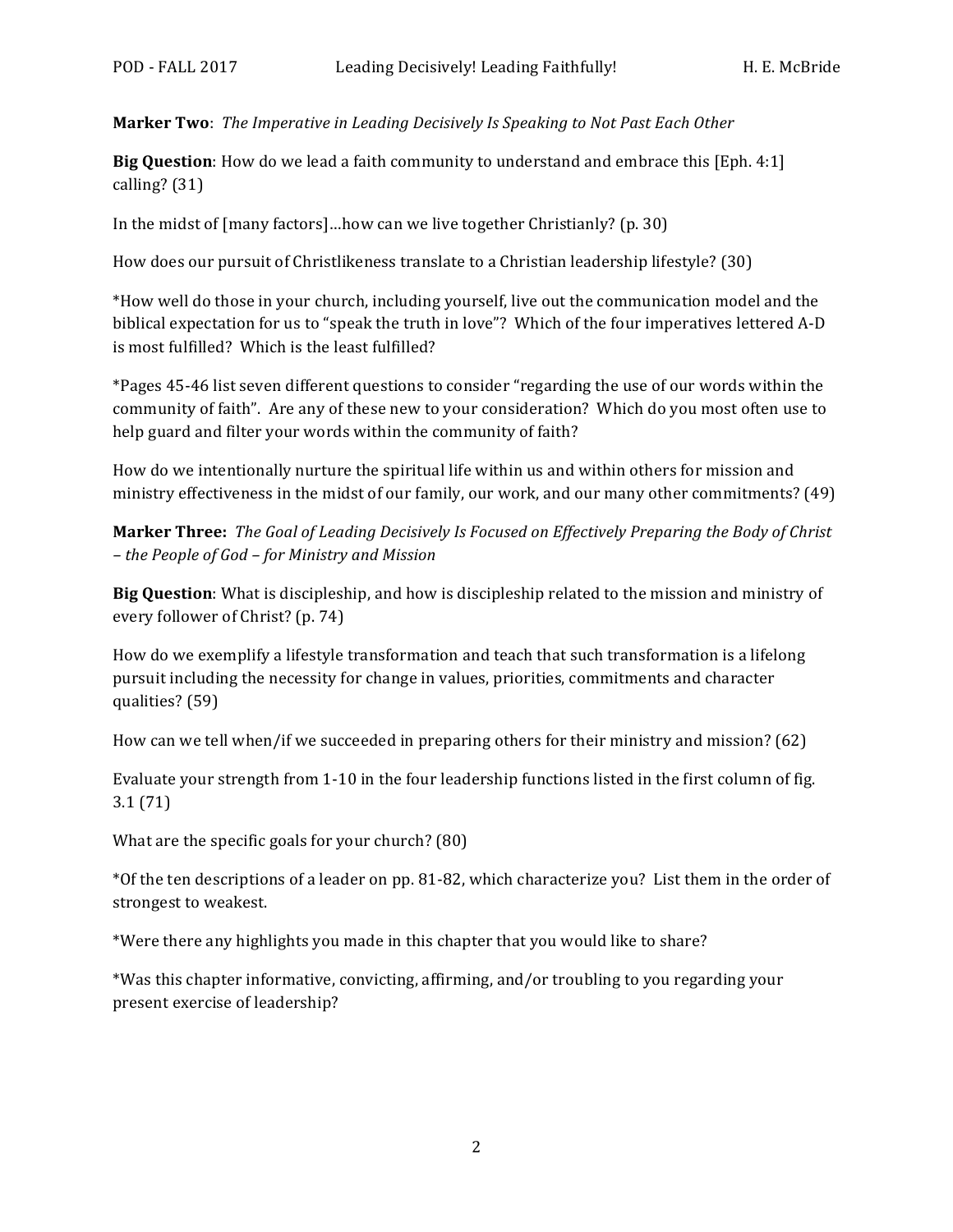**Marker Four:** The Method of Leading Decisively in Accomplishing the Vision Includes Mentoring, *Board Governance, Missional Planning and a Robust Community*

**Big Question**: What are the responsibilities of the leader and the board to each other and to the ministry they both serve?

\*As a pastor, what are the challenges in mentoring those in your congregation?

\*Of the ten mentoring questions listed on pp. 91-92, which of them could be used or modified for use in a pastor / church leader setting?

\*How could the six questions listed on pp. 92-93 be used for the pastor and Board?

What are your top two priorities?  $(95)$ 

How do we adjust to the facts, context, and trends we face in our changing community? (100)

\*Is there space in your Board meetings for the kind of questions that are listed are pp. 105-106? …pp. 114-115?

How do your board members know what they are supposed to do?  $(110)$ 

\*How can the eight "Visional Questions" on pp. 112-113 apply to your church?

What are some major components to be included in your mission and vision statements?  $(141)$ 

\*Were there any highlights you made in this chapter that you would like to share?

\*Was this chapter informative, convicting, affirming, and/or troubling to you regarding your present exercise of leadership?

**Marker Five:** The Pain of Leading Decisively Is Experienced in the Tension between Good and Godly *People…Over Vision, Values, and Traditions*

**Big Question**: What does it really mean to lead a divided faith community with the mind of Christ in the midst of conflicts and personal pain? (p. 154 *paraphrase*)

\*Can you share an experience of pain between your vision and the reality of your ministry? What did you learn through the pain?

Where is the line between faith and irresponsibility? How is that line drawn at your church?  $(157)$ 

On pp. 162-163 there are seven leadership anchors. Which one is most needed in your current assignment? In which of these do you most need God to hold you steady? Which are your greatest strengths? (163)

What does it mean to be content, and what is the nature of contentment?  $(163)$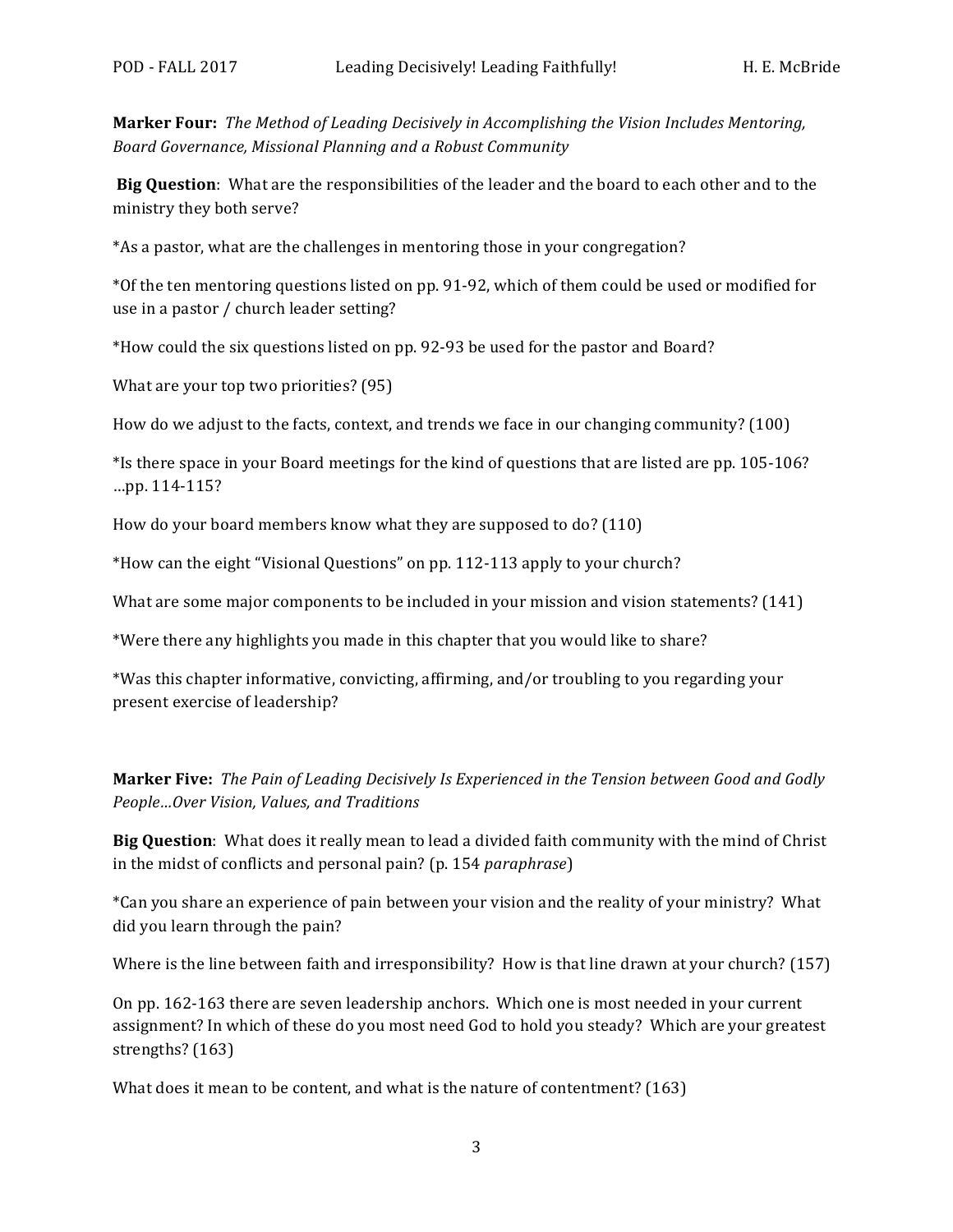Are we living faithfully as members of the "community of the King," with Kingdom "eyes," ruthless trust and a radical hope?  $(173)$  Give specifics of how that looks.

\*Were there any highlights you made in this chapter that you would like to share?

\*Was this chapter informative, convicting, affirming, and/or troubling to you regarding your present exercise of leadership?

**Marker Six:** The Evidence of Leading Decisively Is Reflected in the Qualitative Growth of the Led

**Big Question**: How can an individual lead in such a way that the persons served grow in the process, as the leader and the led work together to accomplish agreed upon goals for the advancement of the Kingdom?  $(p. 179)$ 

This chapter identifies the six core qualities of a leader: Trust, Brokenness, Gratefulness; Hospitality; Compassion; and Endurance.

\*What would you add to this list based on your own experiences and current leadership role?

\*Which of these do you feel may not truly be "core" but are simply helpful?

TRUST - \*What factors impact the time required for trust to build?

\*How can trust be displayed as the foundational quality when it requires time to grow/exist?

\*How does one initially lead effectively before trust is established?

BROKENNESS - There are 12 questions about our brokenness on page 194. Which "characterize you at your best and convict you at your worst?

GRATEFULNESS – How can we recapture a spirit of gratitude as we work daily with problems, people, and the conflicting perspectives of those whom we serve? (201)

How does gratefulness as servant leaders enhance our ministry? (207)

HOSPITALITY – What can I do to be hospitable in leading others? Where can I be hospitable?  $(210)$ 

How will my attitude of hospitality impact the way I live, learn, and lead? (210)

How do I deal with my unfinished agenda for the day when I attempt to "create space" and make room for others and in so doing *not* accomplish what I think needs to get done? (211)

 $COMPASSION - As a pastor...how can I express composition approximately in my serumt leading$ to members of the opposite  $sex$ ? (218)

How can I increasingly make compassion central to my leadership ministry? (218)

ENDURANCE – Page 224 lists ten strategies for enduring. \*Which of these have you intentionally used to lengthen the duration of a leadership role?